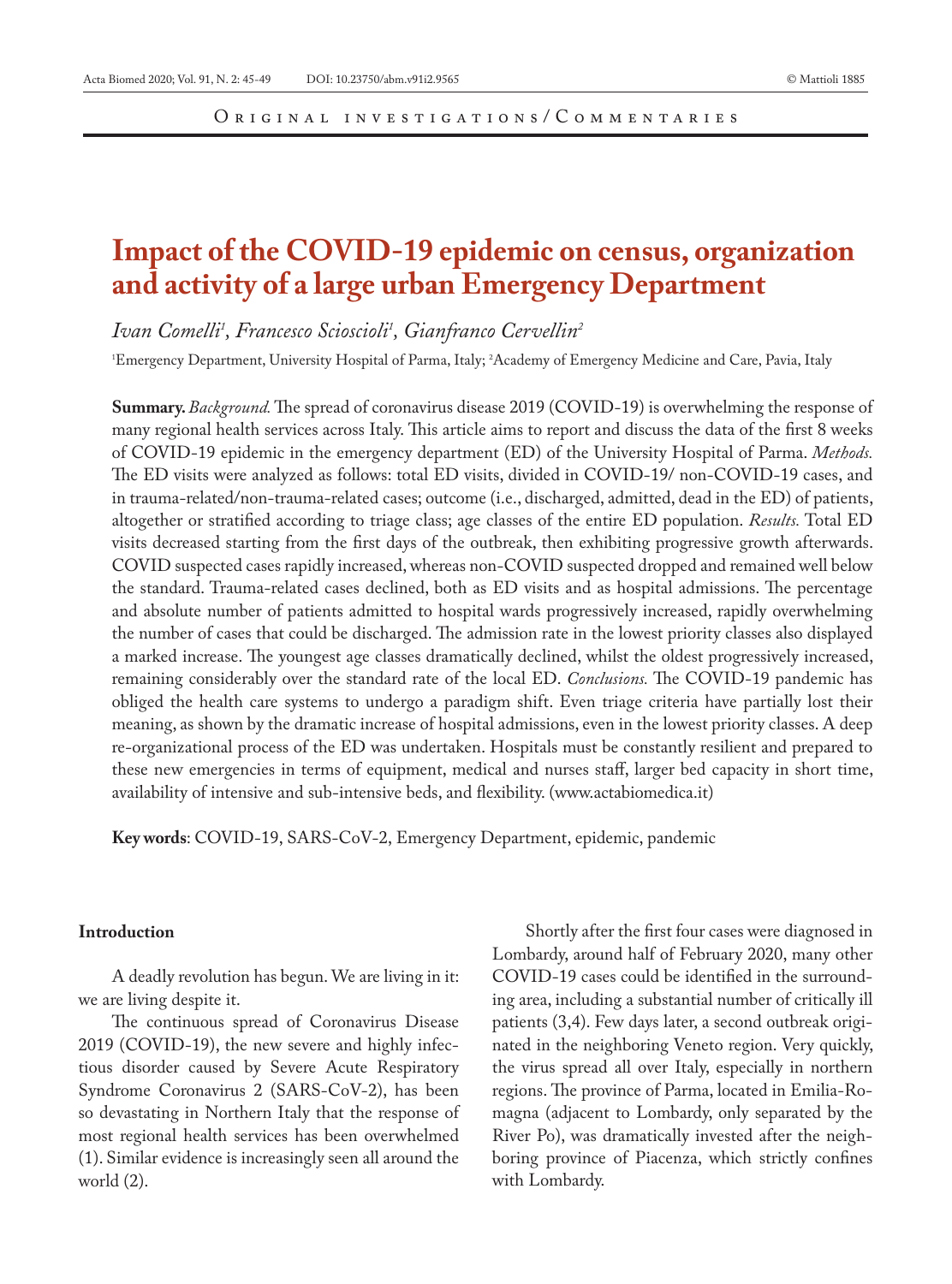As it has been recently underscored, emergency departments (EDs), intensive care units (ICUs) along with the entire hospital and healthcare system are overwhelmed and their organization is deeply disrupted by this type of catastrophic epidemiological crisis (5). Therefore, the aim of this article is reporting and discussing data of the first 8 weeks of COVID-19 epidemic in the province of Parma.

### **Methods**

This retrospective observational study was performed at the ED of the University Hospital of Parma. Parma is a province with approximately 440.000 inhabitants and three hospitals. The data of this article are mainly focused on the activity of the ED of the hub hospital, i.e. the University Hospital of Parma. The two smaller spoke EDs of the province have been partially closed from March 18th.

All digital data of ED visits from February  $17<sup>th</sup>$  to April  $12<sup>th</sup>$  were anonymously retrieved from the hospital information system (HIS). The data concern all the sections of the ED, including orthopedics, pediatrics, and obstetrics and gynecology. During the epidemic period only very few patients suspected for COVID-19 were visited in those specialties. Since the pathway of suspected COVID-19 cases (defined as patients presenting with fever, cough, dyspnea or flu-like symptoms) and that of the non-suspected COVID-19 cases have been physically separated starting from February 27<sup>th</sup>, patients were classified accordingly, with a reasonable degree of precision. In the last 5 years the annual volume of ED visits per year was comprised between a minimum of 110.474 in 2015 and a maximum of 116.745 in 2017. During this same period the percentage of discharged, admitted and deceased patients was 78,1%, 17,5%, and 0,2%, respectively, with a residual 4.3% represented by patients leaving the ED without being visited or without waiting the conclusion of the diagnostic and therapeutic process.

The following data were analyzed: i) total ED daily visits; ii) daily COVID-19 and non COVID-19 cases; iii) total weekly number of ED visits and total hospital admissions, divided in trauma-related and non-trauma-related cases; iv) weekly outcome (i.e., discharged, admitted, dead in the ED) of all patients; v) age classes of the entire ED population throughout the study period (i.e., 8 weeks), compared with the usual ED census.

We also compared the rate of discharged, admitted and deceased patients, classified according to triage priority, with analogous data over the past 5 years. A four-level triage system is used in the local ED, based on color codes, i.e., i) red, highest priority, no waiting time; ii) yellow, high priority, target waiting time 15 min; iii) green, medium priority, target waiting time 60 min; v) white, no priority, no target waiting time (6-8).

Due to the retrospective design of this study, which also entailed complete anonymization of patient data, ethical committee approval was unnecessary, in accordance with local policy. The study was performed in accordance with the Declaration of Helsinki under the terms of relevant local legislation.

# **Results**

The overall number of ED visits consistently decreased from the first days of the COVID-19 alarm, reaching the nadir on April 5<sup>th</sup>, and then displaying a progressive increase afterwards, still not approximating standard ED activity (Figure 1).

During this same period, the number of admissions for non-COVID-19 suspected cases dramatically declined, whilst that of COVID-19 suspected cases progressively increased, thus exceeding the non-COV-ID-19 suspected ones for several days, and reaching



Figure 1. Daily visits at the Parma ED during the 8 week period of the study (total, COVID, no-COVID).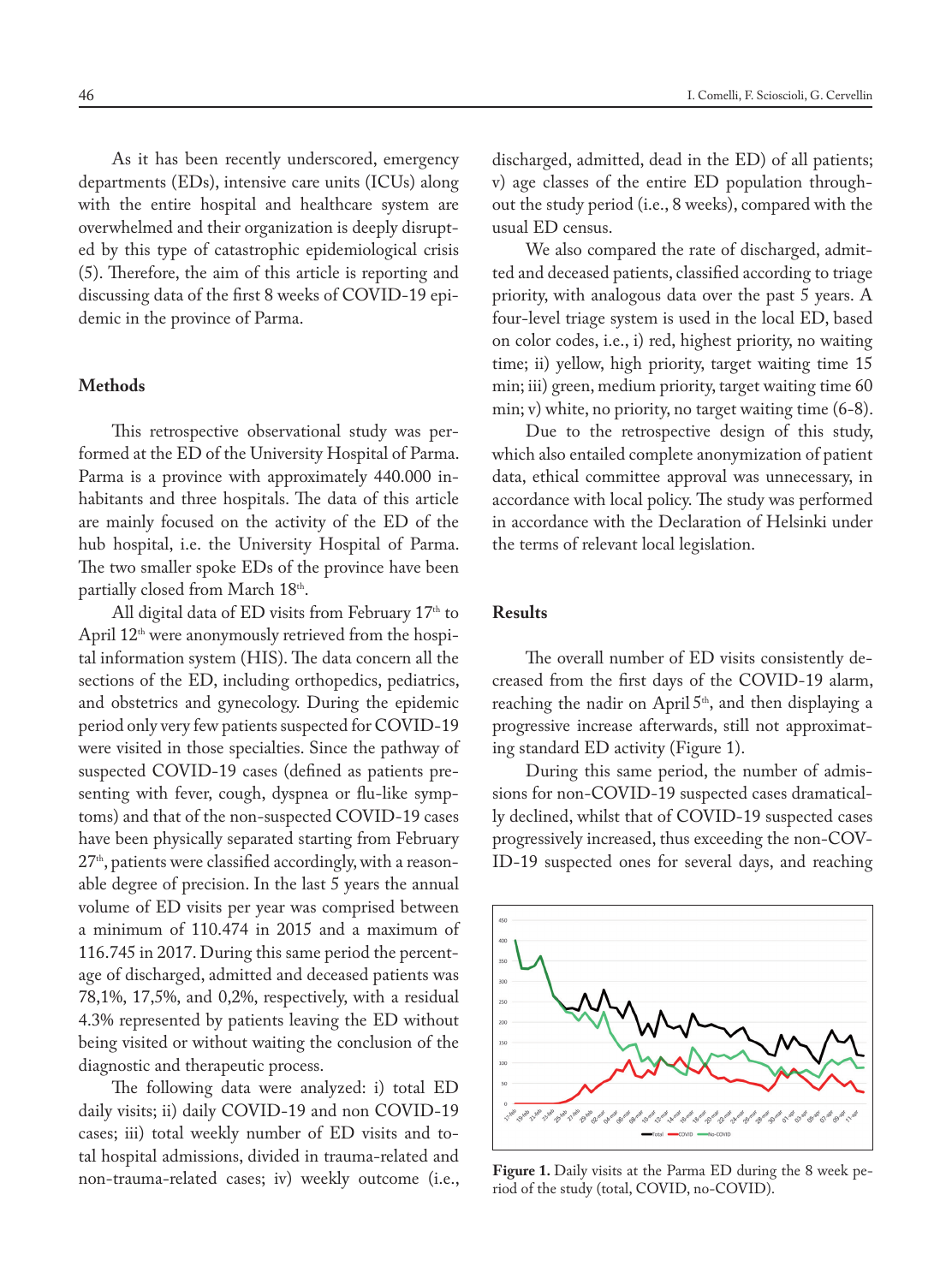an impressive percentage of 62,5% of total census, on March 16<sup>th</sup>

Trauma-related cases dramatically declined, both in terms of ED visits and as hospital admissions, in particular concerning victims of car crashes and sports injuries, and this is mainly due to the almost total stop of traffic and sport activities. The ED census was represented almost exclusively, for weeks, by non-traumatic cases, which peaked at 89,5% during the  $5<sup>th</sup>$  week (Figures 2, 3). In comparison, during the years 2015-2019 trauma-related cases accounted for an average 30.8% of total ED census.

The percentage and absolute number of hospital admissions progressively increased, rapidly exceeding the number of patients discharged (i.e., 59%), remaining for weeks over the standard of the local ED (i.e., around 17.5% of all ED visits during the past 5 years), and then displaying a progressive decline from the



**Figure 2.** Visits for trauma vs. no-trauma patients, divided in weekly blocks. Data are presented both as absolute numbers (right box) and percentages (left box).



**Figure 3.** Hospital admissions (absolute numbers) for trauma vs. no-trauma patients, divided in weekly blocks.

fifth week (Fig. 4). Interestingly, the percentages of admissions according to triage priority class exhibited a sharp increase. Surprisingly, the admission rates were higher than the local standard even for the lowest priority classes (Table 1).

The youngest age classes, in particular between 0-12 and 13-18 years, dramatically declined, whilst the oldest age classes, in particular between 71-80 and 81-90 years, were progressively more represented, remaining over the standard of the local ED (Fig. 5). A trend toward normalization of admissions could only be noted starting from the fifth week. Table 2 shows the age classes of the entire ED population throughout the 8-week study period compared with data of the previous 5 years.

# **Discussion and Conclusions**

The COVID-19 pandemic has posed a dramatic, unexpected and unprecedented burden on many



**Figure 4.** Percentages of discharged, admitted and deceased patients, divided in weekly blocks.

Table 1. Percentages of admissions and dischargements according to triage code. Comparison between the period of the study (February 17th to April 12th, 2020) and the last five years.

|                    | February 17 <sup>th</sup> to<br>April 12th, 2020 |      | Years<br>2015-2019                             |      |
|--------------------|--------------------------------------------------|------|------------------------------------------------|------|
|                    | (%)                                              | (%)  | Discharged Admitted Discharged Admitted<br>(%) | (%)  |
| White code         | 90,8                                             | 9,2  | 98,9                                           | 1,1  |
| <b>Green code</b>  | 72,7                                             | 27,3 | 88,4                                           | 11,6 |
| <b>Yellow code</b> | 43,7                                             | 56,3 | 62,6                                           | 37,4 |
| Red code           | 15,4                                             | 84,6 | 20,6                                           | 79,4 |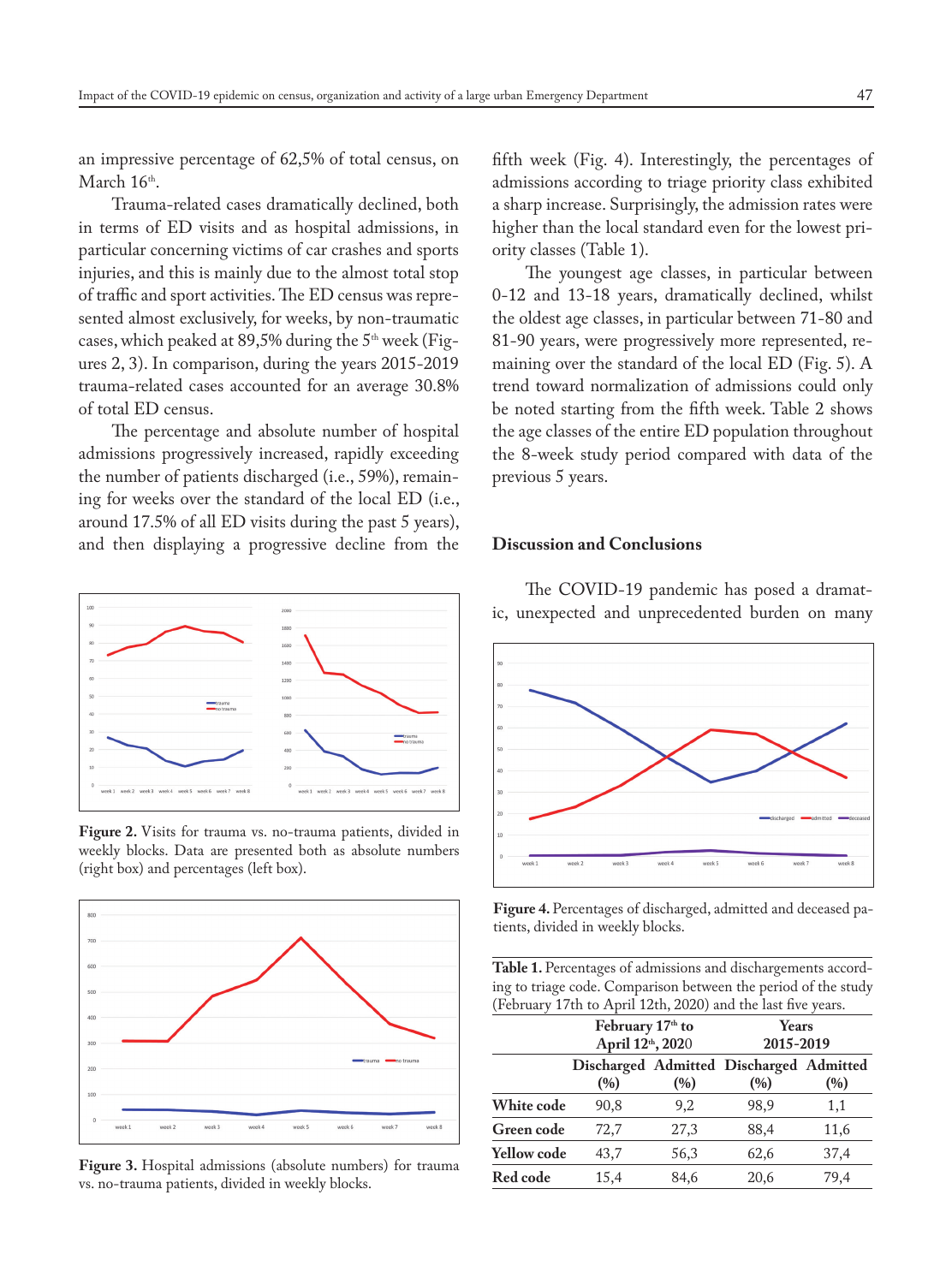

**Figure 5** Age classes of the ED census (displayed as percent of total population), divided in weekly blocks.

**Table 2.** Age segments of the whole ED population in the 8 weeks period of study, compared with the data of the last 5 years, are detailed.

| Age class | February 17th<br>to April 12th, 2020 | <b>Years</b><br>2015-2019 |  |
|-----------|--------------------------------------|---------------------------|--|
| $0 - 12$  | 10,7                                 | 18,8                      |  |
| $13 - 18$ | 2,7                                  | 4,7                       |  |
| $19 - 30$ | 10,9                                 | 13,2                      |  |
| $31 - 40$ | 12,4                                 | 12,3                      |  |
| $41 - 50$ | 10,9                                 | 11,2                      |  |
| $51 - 60$ | 11,8                                 | 10,2                      |  |
| $61 - 70$ | 9,9                                  | 7                         |  |
| $71 - 80$ | 13,2                                 | 9,2                       |  |
| 81-90     | 13,1                                 | 9,4                       |  |
| >90       | 4,5                                  | 3,2                       |  |

healthcare systems worldwide, forcing them to undergo a paradigm shift, as clearly described by a group of physicians in Bergamo, which has been identified as the epicenter of the plague in Italy. These physicians observe that «*Western health care systems have been built around the concept of patient-centered care, but an epidemic requires a change of perspective toward a concept of community-centered care*» (1). Although we would all agree that this holds true, physicians must always do their best to take care of single individuals when facing patients rather than communities. A reasonable balance between these two compelling duties is not that easy, and is often painful, but this is exactly what has happened also in our local ED.

The dramatic reduction of non-COVID suspected patients asking for care in the ED during the epidemic shall induce some reflections. This phenomenon is largely but not entirely due to lockdown and sports restrictions. The decline involved a considerable number of patients usually seeking ED care by ambulance for potentially serious problems (i.e., chest pain, abdominal pain…). It is challenging to explain the dramatic reduction of these cases as well. In the future all the emergency services system will perhaps need to rethink and rebuild their structure and organization.

As previously discussed, we recorded a dramatic decline in traumatic cases, in particular those concerning the victims of car crashes and sports injuries. This was mainly due to the stop of traffic and sport activities. The ED admissions were represented almost exclusively by non-traumatic cases. During the entire month of March, there were only 4 deaths due to car crashes in the Emilia Romagna region, whereas in the same month of the year 2019 a total number of 23 car crash-related deaths were recorded.

The ED census markedly changed, since the youngest age classes considerably declined, whilst the oldest ages become more and more represented, becoming those prevailing. This would lead us to conclude that the COVID-19 outbreak, in terms of hospital burden, seems to be a mostly geriatric epidemic.

The triage criteria have partially lost significance, as shown by the dramatic increase of hospital admissions in the lowest priority classes (i.e. white and green codes). Overall, less than 1% of all patients were admitted in ICU directly from the ED. The vast majority of these admissions, occurred within 2 weeks after an ED visit, due to gradual clinical worsening. As such, the number of patients directly admitted to the ICU by the ED does not reflect the actual need of ICUbased care.

During the weeks of maximum inflow of new cases, a profound re-organizational process was needed in the ED. Both the infrastructure and the organization was rapidly modified. For example, all waiting rooms were converted into ED boxes, each equipped with both oxygen and electric supply. Medical and nurses staff was also rapidly reinforced, with several doctors and nurses belonging to other specialties (e.g., general surgery, cardiology, cardiothoracic surgery, and many others) being recruited for initial management of patients based on written protocols, since all the non